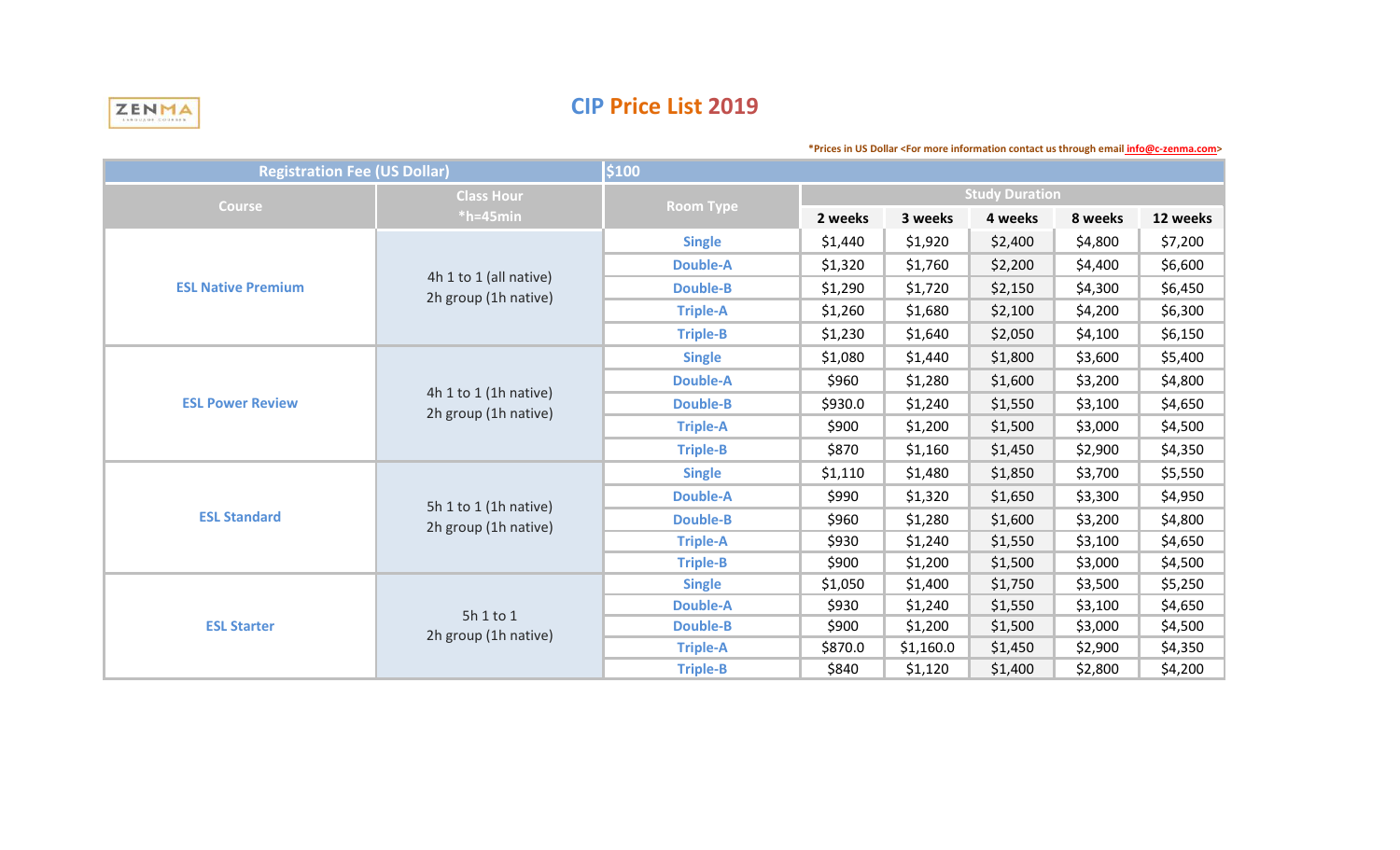

## **CIP Price List 2019**

| \$100<br><b>Registration Fee (US Dollar)</b> |                                   |                  |                                   |         |         |         |          |  |
|----------------------------------------------|-----------------------------------|------------------|-----------------------------------|---------|---------|---------|----------|--|
| <b>Course</b>                                | <b>Class Hour</b><br>$*h=45$ min  | <b>Room Type</b> | <b>Study Duration</b>             |         |         |         |          |  |
|                                              |                                   |                  | 2 weeks                           | 3 weeks | 4 weeks | 8 weeks | 12 weeks |  |
| <b>ESL Lite</b>                              | 3h 1 to 1<br>2h group (1h native) | <b>Single</b>    | \$900                             | \$1,200 | \$1,500 | \$3,000 | \$4,500  |  |
|                                              |                                   | <b>Double-A</b>  | \$780                             | \$1,040 | \$1,300 | \$2,600 | \$3,900  |  |
|                                              |                                   | <b>Double-B</b>  | \$750                             | \$1,000 | \$1,250 | \$2,500 | \$3,750  |  |
|                                              |                                   | <b>Triple-A</b>  | \$720                             | \$960   | \$1,200 | \$2,400 | \$3,600  |  |
|                                              |                                   | <b>Triple-B</b>  | \$690                             | \$920   | \$1,150 | \$2,300 | \$3,450  |  |
| <b>Standard - IELTS/ TOEIC/ TOEFL</b>        | <b>IELTS&amp;TOEIC</b>            | <b>Single</b>    | \$1,110                           | \$1,480 | \$1,850 | \$3,700 | \$5,550  |  |
|                                              | 4h 1 to $1 + 2h$ group(1h native) | <b>Double-A</b>  | \$990                             | \$1,320 | \$1,650 | \$3,300 | \$4,950  |  |
|                                              | <b>TOEFL</b><br>5h 1 to 1         | <b>Double-B</b>  | \$960.0                           | \$1,280 | \$1,600 | \$3,200 | \$4,800  |  |
|                                              |                                   | <b>Triple-A</b>  | \$930                             | \$1,240 | \$1,550 | \$3,100 | \$4,650  |  |
|                                              |                                   | <b>Triple-B</b>  | \$900                             | \$1,200 | \$1,500 | \$3,000 | \$4,500  |  |
| <b>Sparta - IELTS/ TOEIC</b>                 | 4h 1 to 1<br>2h group (1h native) | <b>Single</b>    | \$1,140                           | \$1,520 | \$1,900 | \$3,800 | \$5,700  |  |
|                                              |                                   | <b>Double-A</b>  | \$1,020                           | \$1,360 | \$1,700 | \$3,400 | \$5,100  |  |
|                                              |                                   | <b>Double-B</b>  | \$990                             | \$1,320 | \$1,650 | \$3,300 | \$4,950  |  |
|                                              |                                   | <b>Triple-A</b>  | \$960                             | \$1,280 | \$1,600 | \$3,200 | \$4,800  |  |
|                                              |                                   | <b>Triple-B</b>  | \$930                             | \$1,240 | \$1,550 | \$3,100 | \$4,650  |  |
| <b>IELTS/ TOEIC/ TOEFL Guarantee</b>         | <b>IELTS&amp;TOEIC</b>            | <b>Single</b>    |                                   |         |         |         | \$5,850  |  |
|                                              | 4h 1 to $1 + 2h$ group(1h native) | <b>Double-A</b>  | \$5,250<br><b>NONE</b><br>\$5,100 |         |         |         |          |  |
|                                              |                                   | <b>Double-B</b>  |                                   |         |         |         |          |  |
|                                              | <b>TOEFL</b>                      | <b>Triple-A</b>  |                                   |         |         |         | \$4,950  |  |
|                                              | 5h 1 to 1                         | <b>Triple-B</b>  | \$4,800                           |         |         |         |          |  |

**\*Prices in US Dollar <For more information contact us through email info@c-zenma.com>**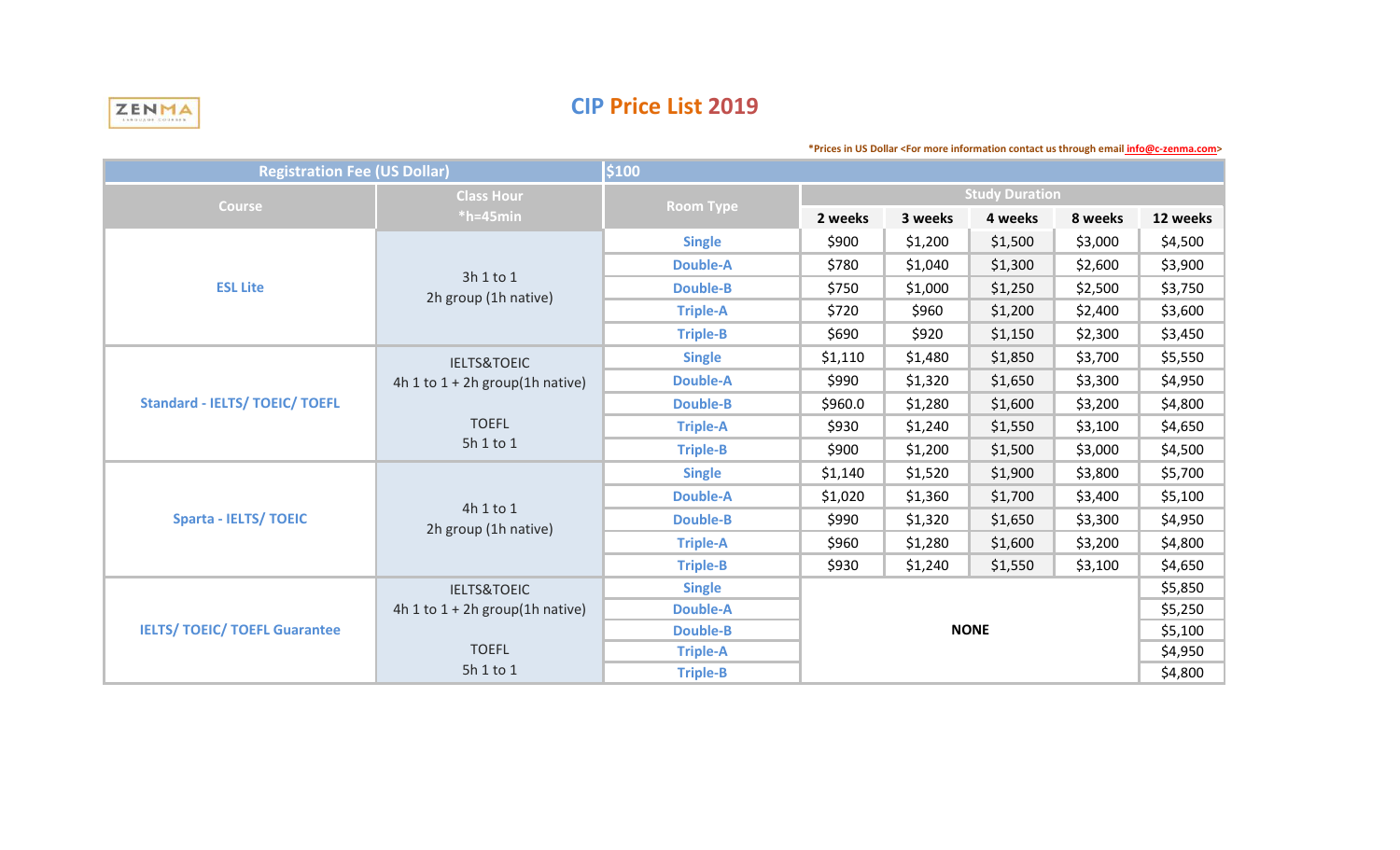

# **CIP Price List 2019**

**\*Prices in US Dollar <For more information contact us through email info@c-zenma.com>** 

| <b>Registration Fee (US Dollar)</b>    |                                                           | \$100            |                       |         |         |         |          |
|----------------------------------------|-----------------------------------------------------------|------------------|-----------------------|---------|---------|---------|----------|
| <b>Course</b>                          | <b>Class Hour</b><br>$*h=45$ min                          | <b>Room Type</b> | <b>Study Duration</b> |         |         |         |          |
|                                        |                                                           |                  | 2 weeks               | 3 weeks | 4 weeks | 8 weeks | 12 weeks |
| <b>IELTS Guarantee SPECIAL</b>         | 4h 1 to 1 (1h native)<br>1h group                         | <b>Single</b>    |                       |         |         |         | \$5,910  |
|                                        |                                                           | <b>Double-A</b>  |                       | \$5,310 |         |         |          |
|                                        |                                                           | <b>Double-B</b>  |                       | \$5,160 |         |         |          |
|                                        |                                                           | <b>Triple-A</b>  |                       | \$5,010 |         |         |          |
|                                        |                                                           | <b>Triple-B</b>  |                       |         |         |         | \$4,860  |
|                                        | 4h 1 to 1 (1h native)<br>1h native group                  | <b>Single</b>    | \$1,110               | \$1,480 | \$1,850 | \$3,700 | \$5,550  |
|                                        |                                                           | <b>Double-A</b>  | \$990                 | \$1,320 | \$1,650 | \$3,300 | \$4,950  |
| <b>Buesiness English</b>               |                                                           | <b>Double-B</b>  | \$960                 | \$1,280 | \$1,600 | \$3,200 | \$4,800  |
|                                        |                                                           | <b>Triple-A</b>  | \$930                 | \$1,240 | \$1,550 | \$3,100 | \$4,650  |
|                                        |                                                           | <b>Triple-B</b>  | \$900                 | \$1,200 | \$1,500 | \$3,000 | \$4,500  |
|                                        | 5h 1 to 1 (2h native)<br>1h native group<br>2h self-study | <b>Single</b>    | \$1,260               | \$1,680 | \$2,100 | \$4,200 | \$6,300  |
|                                        |                                                           | <b>Double-A</b>  | \$1,140               | \$1,520 | \$1,900 | \$3,800 | \$5,700  |
| <b>Premium Young Learner English</b>   |                                                           | <b>Double-B</b>  | \$1,110.0             | \$1,480 | \$1,850 | \$3,700 | \$5,550  |
|                                        |                                                           | <b>Triple-A</b>  | \$1,080               | \$1,440 | \$1,800 | \$3,600 | \$5,400  |
|                                        |                                                           | <b>Triple-B</b>  | \$1,050               | \$1,400 | \$1,750 | \$3,500 | \$5,250  |
| <b>Intensive Young Learner English</b> | 5h 1 to 1 (1h native)<br>1h native group<br>2h self-study | <b>Single</b>    | \$1,170               | \$1,560 | \$1,950 | \$3,900 | \$5,850  |
|                                        |                                                           | <b>Double-A</b>  | \$1,050               | \$1,400 | \$1,750 | \$3,500 | \$5,250  |
|                                        |                                                           | <b>Double-B</b>  | \$1,020               | \$1,360 | \$1,700 | \$3,400 | \$5,100  |
|                                        |                                                           | <b>Triple-A</b>  | \$990                 | \$1,320 | \$1,650 | \$3,300 | \$4,950  |
|                                        |                                                           | <b>Triple-B</b>  | \$960                 | \$1,280 | \$1,600 | \$3,200 | \$4,800  |